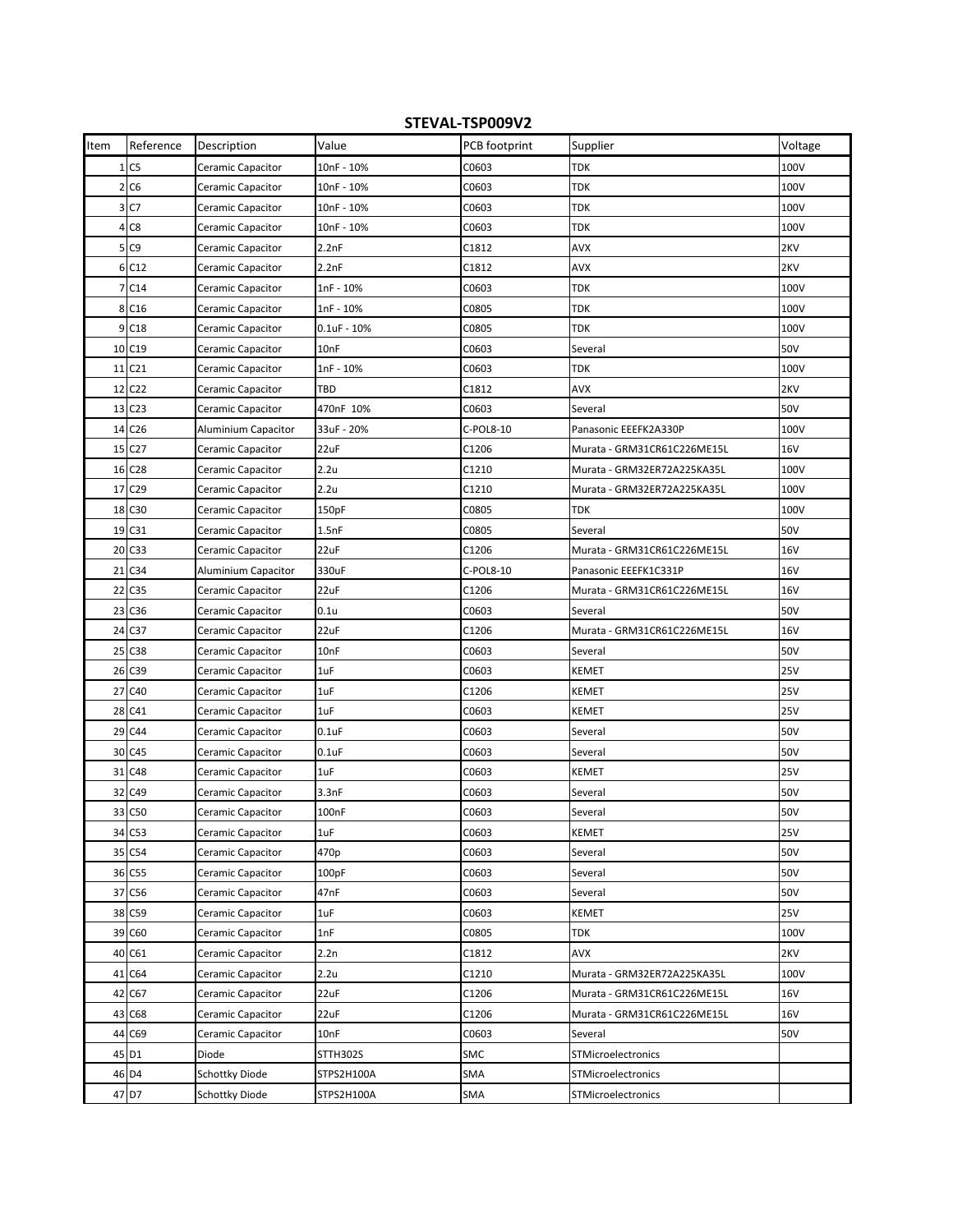|                   | 48 D8              | Schottky Diode        | STPS2H100A          | SMA                        | STMicroelectronics        |  |
|-------------------|--------------------|-----------------------|---------------------|----------------------------|---------------------------|--|
|                   | 49 D9              | <b>Schottky Diode</b> | STPS2H100A          | <b>SMA</b>                 | STMicroelectronics        |  |
|                   | 50 D11             | <b>TVS Diode</b>      | SMAJ58A             | <b>SMA</b>                 | STMicroelectronics        |  |
|                   | 51 D12             | Schottky Diode        | STPS2H100A          | <b>SMA</b>                 | STMicroelectronics        |  |
|                   | 52 D13             | Schottky Diode        | STPS2H100A          | SMA                        | <b>STMicroelectronics</b> |  |
|                   | 53 D14             | Schottky Diode        | STPS2H100A          | <b>SMA</b>                 | STMicroelectronics        |  |
|                   | 54 D17             | Schottky Diode        | STPS2H100A          | <b>SMA</b>                 | <b>STMicroelectronics</b> |  |
|                   | 55 D20             | Diode LED             | Aux det             | KA-3528SGT                 | Kingbright                |  |
|                   | 56 D21             | Diode                 | STTH302S            | <b>SMC</b>                 | <b>STMicroelectronics</b> |  |
|                   | 57 D <sub>26</sub> | Diode LED             | Out det             | KA-3528SGT                 | Kingbright                |  |
|                   | 58 D28             | Schottky Diode        | BAT46J              | SOD323                     | STMicroelectronics        |  |
|                   | 59 D32             | Zener Diode           | MM3Z15VT1           | SOD323                     | Onsemi                    |  |
|                   | 60 D34             | Schottky Diode        | BAT46J              | SOD323                     | STMicroelectronics        |  |
|                   | 61 D36             | Schottky Diode        | BAT46J              | SOD323                     | STMicroelectronics        |  |
|                   | 62 D39             | Schottky Diode        | BAT46J              | SOD323                     | STMicroelectronics        |  |
|                   | 63 D40             | Schottky Diode        | BAT46J              | SOD323                     | STMicroelectronics        |  |
|                   | 64 D44             | Diode LED             | T2P det             | KA-3528SGT                 | Kingbright                |  |
|                   | 65 D52             | Schottky Diode        | BAT46J              | SOD323                     | STMicroelectronics        |  |
|                   | 66 D57             | Schottky Diode        | BAT46J              | SOD323                     | STMicroelectronics        |  |
|                   | 67 JM1             | Connector             | Jumper              | 3PIN-P254                  | Several                   |  |
|                   | 68 JM2             | Connector             | Jumper              | 3PIN-P254                  | Several                   |  |
|                   | 69 J1              | Connector             | SА                  | P-JACK-RAPC722             | Several                   |  |
| 70 J <sub>2</sub> |                    | Connector             | SP                  | P-JACK-RAPC722             | Several                   |  |
|                   | 71J3               | Connector             | DATA & POWER INPUT  | RJ45-8PIN                  | Molex                     |  |
| 72J4              |                    | Connector             | DATA OUTPUT         | RJ45-8PIN                  | Molex                     |  |
|                   | 73 J <sub>5</sub>  | Connector             | MOR-10X10.5-P5-2PIN | MOR-2POLI-508              | Several                   |  |
|                   | 74 L5              | Inductor              | 10uH                | MSS7341-103ML              | Coilcraft                 |  |
|                   | 75 L6              | Inductor              | $0.33$ uH           | DO1813H                    | Coilcraft                 |  |
|                   | 76 Q12             | Mosfet                | STL66N3LLH5         | PowerFLAT <sup>™</sup> 5x6 | STMicroelectronics        |  |
|                   | 77 Q16             | Mosfet                | MMBT3906LT1         | SOT23                      | Several                   |  |
|                   | 78 Q17             | Mosfet                | Si4848DY            | so8pwrpak-SO8              | VISHAY                    |  |
|                   | 79 Q18             | Mosfet                | MMBT3904LT1         | SOT <sub>23</sub>          | Several                   |  |
|                   | 80 R1              | Resistor              | 75R                 | R0603                      | Several                   |  |
|                   | 81R2               | Resistor              | 75R                 | R0603                      | Several                   |  |
|                   | 82 R5              | Resistor              | 75R                 | R0603                      | Several                   |  |
|                   | 83 R7              | Resistor              | 75R                 | R0603                      | Several                   |  |
|                   | 84 R9              | Resistor              | 1K 1%               | R0603                      | Several                   |  |
|                   | 85 R10             | Resistor              | 75R                 | R0603                      | Several                   |  |
|                   | 86 R11             | Resistor              | 75R                 | R0603                      | Several                   |  |
|                   | 87 R12             | Resistor              | 75R                 | R0603                      | Several                   |  |
|                   | 88 R13             | Resistor              | 75R                 | R0603                      | Several                   |  |
|                   | 89 R17             | Resistor              | 0RO                 | R0805                      | Several                   |  |
|                   | 90 R21             | Resistor              | 220R                | R1206                      | Several                   |  |
|                   | 91 R23             | Resistor              | 100R                | R1206                      | Several                   |  |
|                   | 92 R26             | Resistor              | 0RO                 | R1206                      | Several                   |  |
|                   | 93 R27             | Resistor              | 27K                 | R0603                      | Several                   |  |
|                   | 94 R32             | Resistor              | 15K                 | R0805                      | Several                   |  |
|                   | 95 R37             | Resistor              | 0R <sub>0</sub>     | R1206                      | Several                   |  |
|                   | 96 R38             | Resistor              | 1k                  | R0603                      | Several                   |  |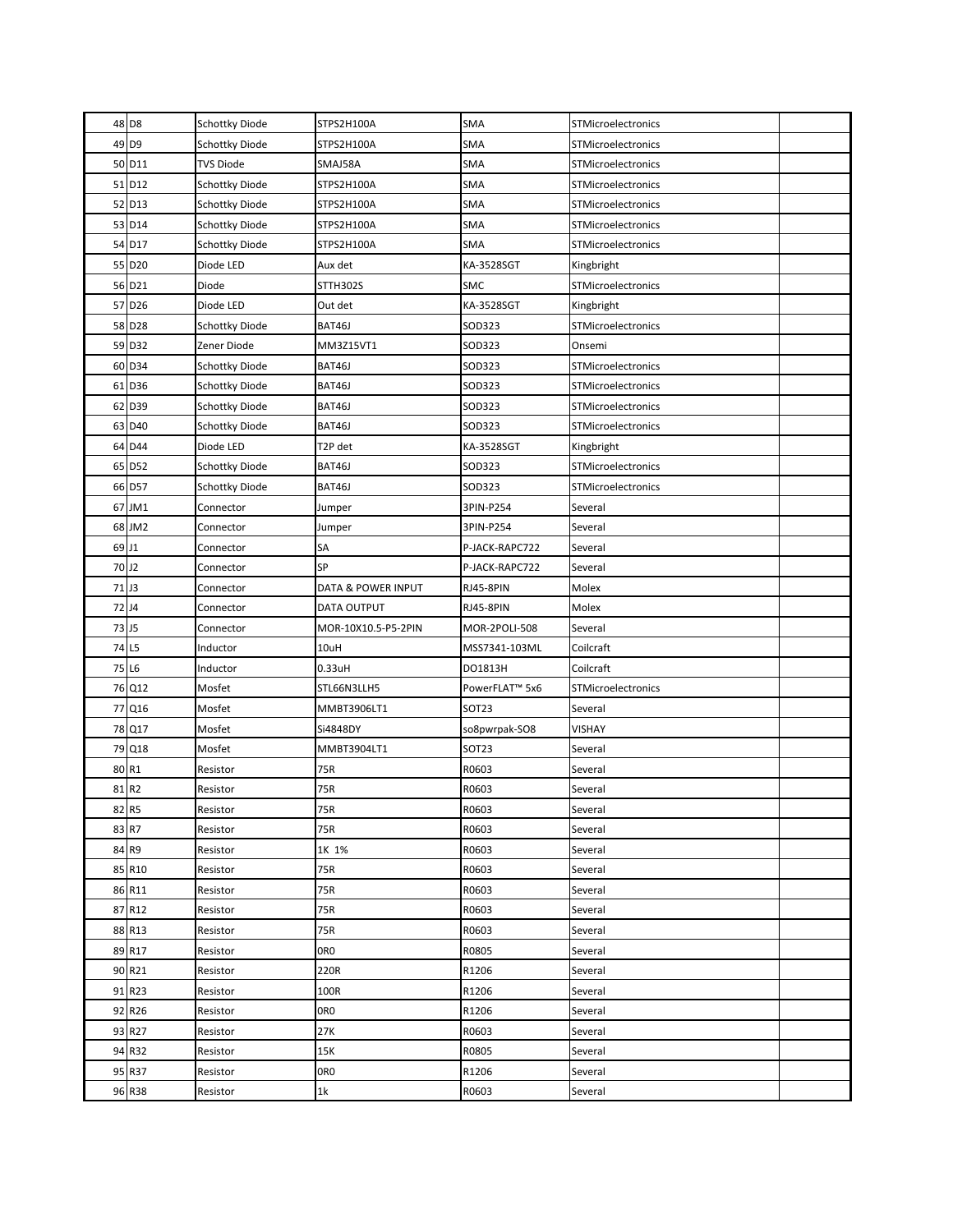| 97 R43   | Resistor          | OR <sub>0</sub> | R0805   | Several       |  |
|----------|-------------------|-----------------|---------|---------------|--|
| 98 R44   | Resistor          | 1K              | R0603   | Several       |  |
| 99 R45   | Resistor          | 24.9K           | R0603   | Several       |  |
| 100 R49  | Resistor          | OR <sub>0</sub> | R1206   | Several       |  |
| 101 R51  | Resistor          | 15K             | R0805   | Several       |  |
| 102 R52  | Resistor          | 1K              | R0603   | Several       |  |
| 103 R53  | Resistor          | 1R0             | R1206   | Several       |  |
| 104 R54  | Resistor          | 0R <sub>0</sub> | R1206   | Several       |  |
| 105 R58  | Resistor          | 27K             | R0603   | Several       |  |
| 106 R62  | Resistor          | 10R             | R0603   | Several       |  |
| 107 R64  | Resistor          | 0R <sub>0</sub> | R0603   | Several       |  |
| 108 R65  | Resistor          | 1K              | R0603   | Several       |  |
| 109 R66  | Resistor          | 10R             | R0603   | Several       |  |
| 110 R70  | Resistor          | 10K-1%          | R0603   | Several       |  |
| 111 R72  | Resistor          | 120K-1%         | R0603   | Several       |  |
| 112 R80  | Resistor          | 27R             | R0805   | Several       |  |
| 113 R83  | Resistor          | 10K             | R0603   | Several       |  |
| 114 R84  | Resistor          | 0R <sub>0</sub> | R0603   | Several       |  |
| 115 R89  | Resistor          | 4.3K            | R0603   | Several       |  |
| 116 R90  | Resistor          | 750R            | R0603   | Several       |  |
| 117 R91  | Resistor          | 10R             | R0603   | Several       |  |
| 118 R92  | Resistor          | 10R             | R0805   | Several       |  |
| 119 R93  | Resistor          | 510R            | R0603   | Several       |  |
| 120 R94  | Resistor          | 21K-1%          | R0603   | Several       |  |
| 121 R95  | Resistor          | 24.9K-1%        | R0603   | Several       |  |
| 122 R96  | Resistor          | 0R <sub>0</sub> | R0603   | Several       |  |
| 123 R99  | Resistor          | 47K             | R0603   | Several       |  |
| 124 R101 | Resistor          | 24.9K-1%        | R0603   | Several       |  |
| 125 R103 | Resistor          | 510R            | R0603   | Several       |  |
| 126 R104 | Resistor          | 4.7K-1%         | R0603   | Several       |  |
| 127 R107 | Resistor          | 10K             | R0603   | Several       |  |
| 128 R108 | Resistor          | 0.30 ohm - 1%   | R1206   | <b>Bourns</b> |  |
| 129 R109 | Resistor          | 0.30 ohm - 1%   | R1206   | <b>Bourns</b> |  |
| 130 R111 | Resistor          | 12.4K-1%        | R0603   | Several       |  |
| 131 R112 | Resistor          | <b>NM</b>       | R0603   | Several       |  |
| 132 R117 | Resistor          | 3.3K            | R0603   | Several       |  |
| 133 R119 | Resistor          | 1K              | R0603   | Several       |  |
| 134 R122 | Resistor          | 0R <sub>0</sub> | R0603   | Several       |  |
| 135 R125 | Resistor          | 0R <sub>0</sub> | R1206   | Several       |  |
| 136 R131 | Resistor          | 30R9 1%         | R0805   | Several       |  |
| 137 TP2  | <b>Test Point</b> | Red             | TH-5013 | Keystone      |  |
| 138 TP3  | Test Point        | <b>BLACK</b>    | TH-5013 | Keystone      |  |
| 139 TP4  | <b>Test Point</b> | Red             | TH-5013 | Keystone      |  |
| 140 TP5  | <b>Test Point</b> | Red             | TH-5013 | Keystone      |  |
| 141 TP6  | Test Point        | Red             | TH-5013 | Keystone      |  |
| 142 TP7  | <b>Test Point</b> | Red             | TH-5013 | Keystone      |  |
| 143 TP8  | <b>Test Point</b> | <b>BLACK</b>    | TH-5013 | Keystone      |  |
| 144 TP9  | Test Point        | Red             | TH-5013 | Keystone      |  |
| 145 TP10 | <b>Test Point</b> | Red             | TH-5013 | Keystone      |  |